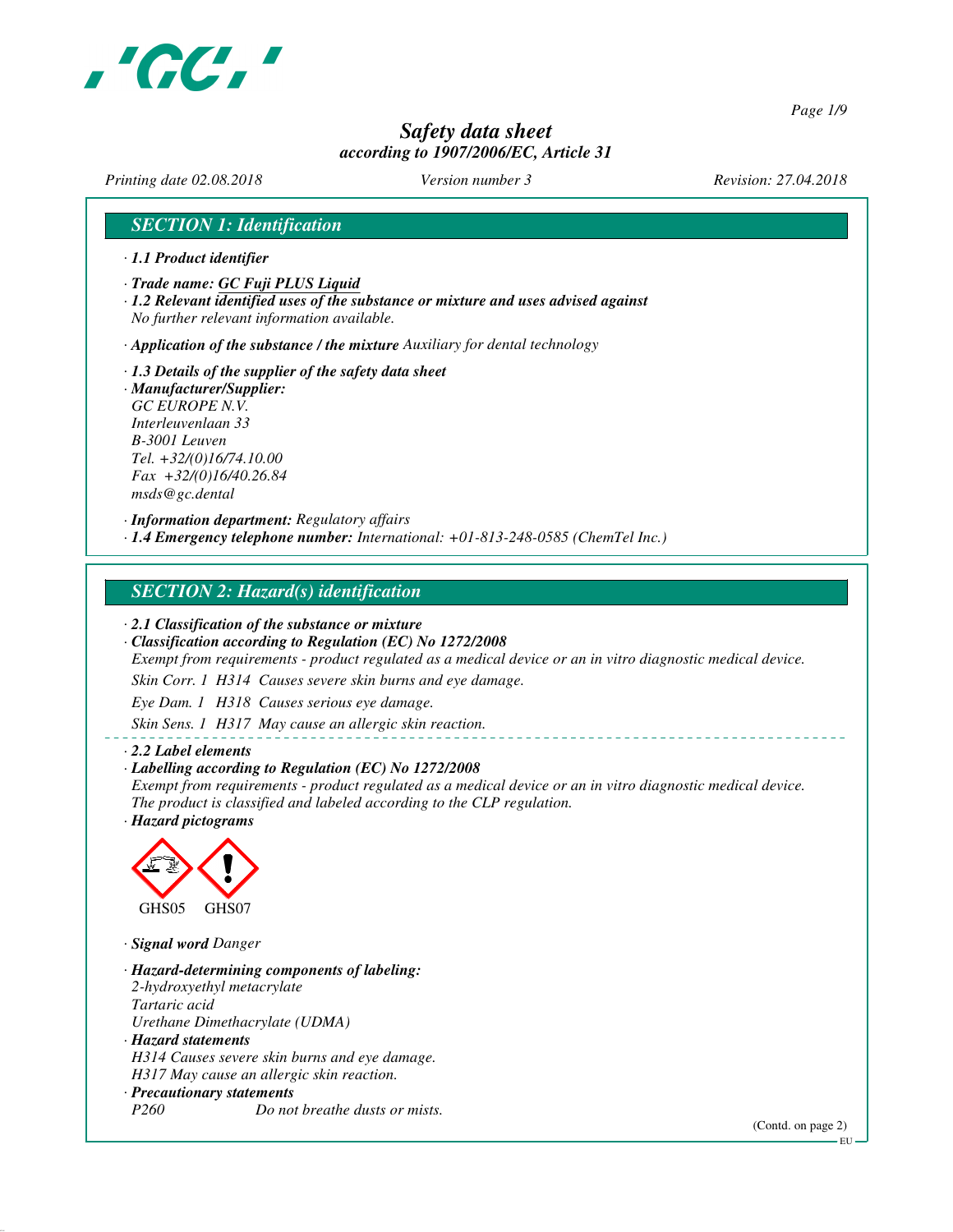*Printing date 02.08.2018 Version number 3 Revision: 27.04.2018*

### *Trade name: GC Fuji PLUS Liquid*

|                           | (Contd. of page 1)                                                                                         |
|---------------------------|------------------------------------------------------------------------------------------------------------|
| P <sub>280</sub>          | Wear protective gloves / eye protection / face protection.                                                 |
|                           | P303+P361+P353 IF ON SKIN (or hair): Take off immediately all contaminated clothing. Rinse skin with water |
|                           | [or shower].                                                                                               |
|                           | P305+P351+P338 IF IN EYES: Rinse cautiously with water for several minutes. Remove contact lenses, if      |
|                           | present and easy to do. Continue rinsing.                                                                  |
| <i>P310</i>               | Immediately call a POISON CENTER/doctor.                                                                   |
| P321                      | Specific treatment (see on this label).                                                                    |
| $P362 + P364$             | Take off contaminated clothing and wash it before reuse.                                                   |
| P405                      | Store locked up.                                                                                           |
| <i>P501</i>               | Dispose of contents/container in accordance with local/regional/national/international                     |
|                           | regulations.                                                                                               |
| $\cdot$ 2.3 Other hazards |                                                                                                            |

*· Results of PBT and vPvB assessment*

*· PBT: Not applicable.*

*· vPvB: Not applicable.*

### *SECTION 3: Composition/information on ingredients*

#### *· 3.2 Chemical characterization: Mixtures*

#### *· Description:*

*Only substances required to be mentioned according to Annex II of regulation 1907/2006 are listed. Information on the other substances that may be present can be obtained upon request.*

| · Dangerous components: |                                                                                           |             |
|-------------------------|-------------------------------------------------------------------------------------------|-------------|
|                         | 868-77-9 2-hydroxyethyl metacrylate                                                       | $25 - 50\%$ |
|                         | Skin Irrit. 2, H315; Eye Irrit. 2, H319; Skin Sens. 1, H317                               |             |
|                         | 87-69-4 Tartaric acid                                                                     | $5 - 10\%$  |
|                         | Eye Dam. 1, H318                                                                          |             |
|                         | 1830-78-0 2-Hydroxy-1,3 dimethacryloxypropane                                             | $2.5 - 5\%$ |
|                         | Skin Irrit. 2, H315; Eye Irrit. 2, H319; STOT SE 3, H335                                  |             |
|                         | 72869-86-4 Urethane Dimethacrylate (UDMA)                                                 | $2.5 - 5\%$ |
|                         | Skin Sens. 1, H317                                                                        |             |
|                         | A different information. For the wording of the listed becaud physeses weby to section 16 |             |

*· Additional information: For the wording of the listed hazard phrases refer to section 16.*

### *SECTION 4: First-aid measures*

*· 4.1 Description of first aid measures*

*· General information:*

*Immediately remove any clothing soiled by the product.*

*If symptoms persist consult doctor.*

*· After inhalation:*

*Supply fresh air. If required, provide artificial respiration. Keep patient warm. Consult doctor if symptoms persist. Take affected persons into fresh air and keep quiet.*

*· After skin contact: Immediately wash with water and soap and rinse thoroughly. Seek medical treatment. If skin irritation continues, consult a doctor.*

#### *· After eye contact:*

*Protect unharmed eye.*

*Rinse opened eye for several minutes under running water.*

(Contd. on page 3)

EU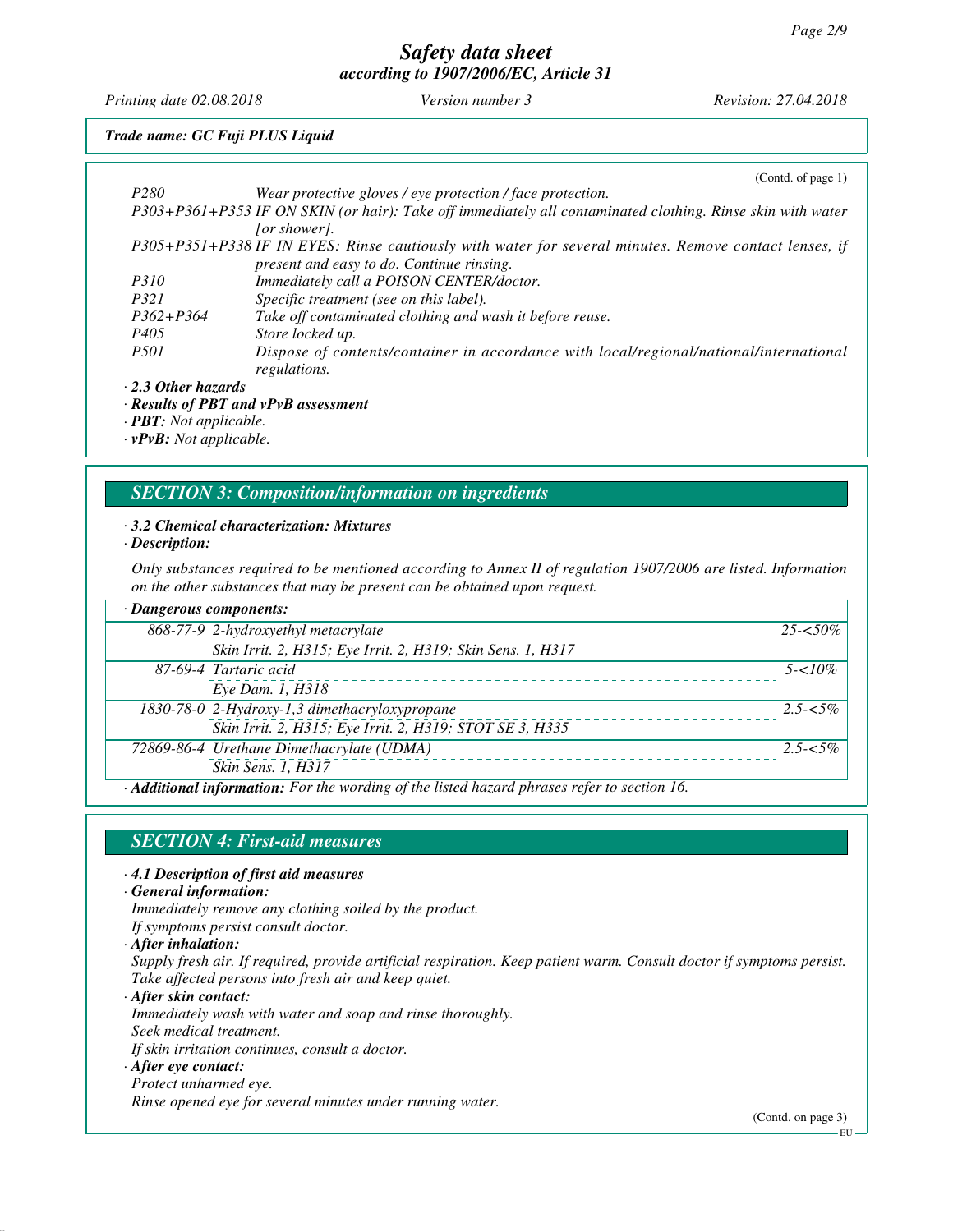*Printing date 02.08.2018 Version number 3 Revision: 27.04.2018*

*Trade name: GC Fuji PLUS Liquid*

(Contd. of page 2)

*Call a doctor immediately.*

*· After swallowing:*

*Rinse out mouth and then drink plenty of water. If symptoms persist consult doctor.*

*· 4.2 Most important symptoms and effects, both acute and delayed Allergic reactions*

*· 4.3 Indication of any immediate medical attention and special treatment needed*

*No further relevant information available.*

## *SECTION 5: Fire-fighting measures*

#### *· 5.1 Extinguishing media*

*· Suitable extinguishing agents:*

*CO2, extinguishing powder or water spray. Fight larger fires with water spray or alcohol resistant foam. Use fire fighting measures that suit the environment.*

- *· For safety reasons unsuitable extinguishing agents: Water with full jet*
- *· 5.2 Special hazards arising from the substance or mixture*
- *Formation of toxic gases is possible during heating or in case of fire.*
- *· 5.3 Advice for firefighters*
- *· Protective equipment: Wear self-contained respiratory protective device.*

*· Additional information*

*Dispose of fire debris and contaminated fire fighting water in accordance with official regulations.*

### *SECTION 6: Accidental release measures*

*· 6.1 Personal precautions, protective equipment and emergency procedures Remove persons from danger area. Avoid contact with the eyes and skin. Wear protective clothing. · 6.2 Environmental precautions: Do not allow product to reach sewage system or any water course. Do not allow to penetrate the ground/soil.*

*· 6.3 Methods and material for containment and cleaning up:*

*Use neutralizing agent. Absorb liquid components with liquid-binding material.*

*Dispose of the collected material according to regulations.*

#### *· 6.4 Reference to other sections*

*See Section 7 for information on safe handling. See Section 8 for information on personal protection equipment. See Section 13 for disposal information.*

# *SECTION 7: Handling and storage*

*· 7.1 Precautions for safe handling Ensure good ventilation/exhaustion at the workplace. Prevent formation of aerosols. Avoid contact with the eyes and skin.*

*· Information about protection against explosions and fires: No special measures required.*

*· 7.2 Conditions for safe storage, including any incompatibilities*

*· Storage:*

*· Requirements to be met by storerooms and receptacles: Store only in unopened original receptacles.*

(Contd. on page 4)

EU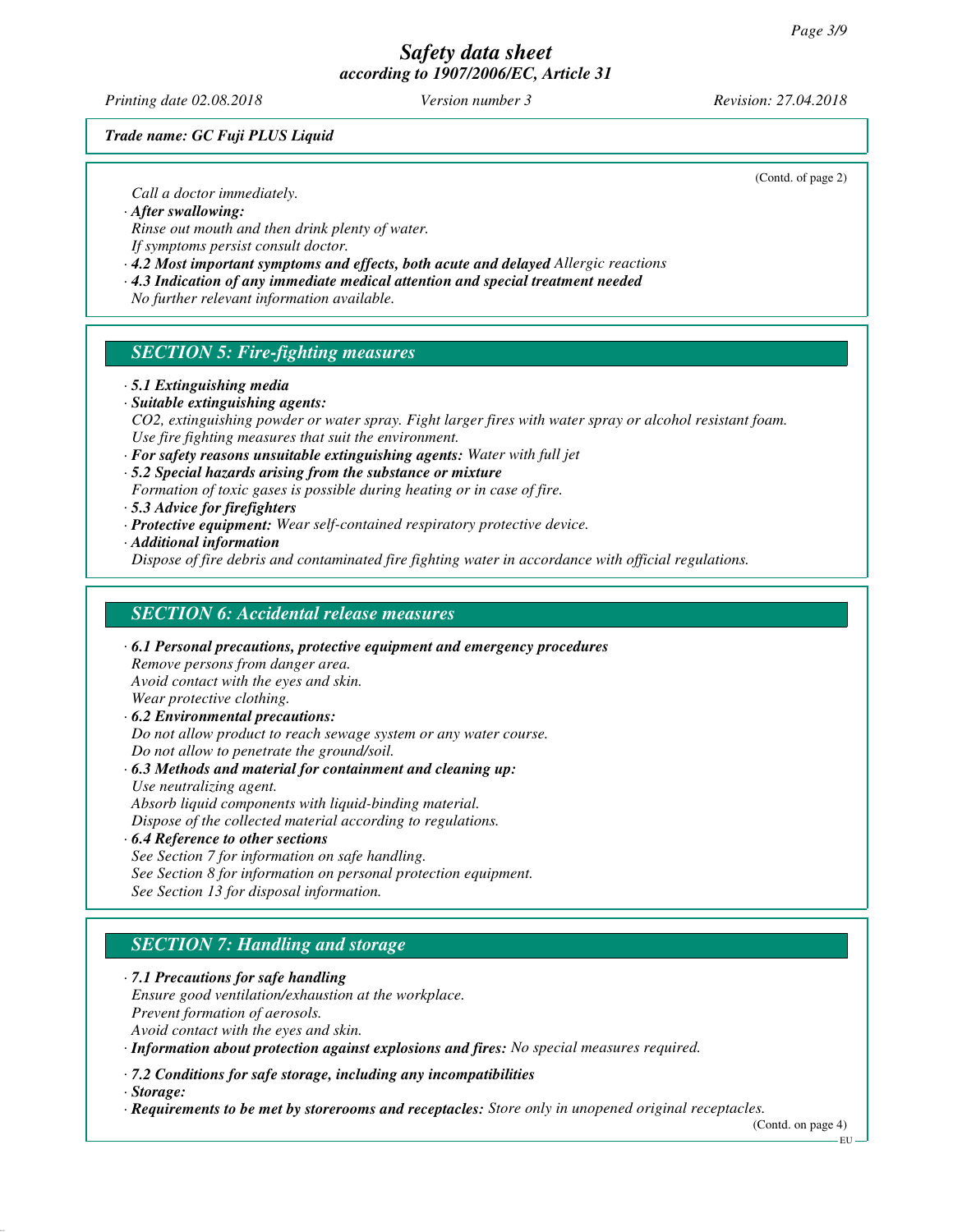*Printing date 02.08.2018 Version number 3 Revision: 27.04.2018*

*Trade name: GC Fuji PLUS Liquid*

- *· Information about storage in one common storage facility: Store away from foodstuffs.*
- *· Further information about storage conditions: Keep receptacle tightly sealed.*
- *· 7.3 Specific end use(s) No further relevant information available.*

### *SECTION 8: Exposure controls/personal protection*

- *· Additional information about design of technical systems: No further data; see item 7.*
- *· 8.1 Control parameters*
- *· Components with limit values that require monitoring at the workplace:*

*The product does not contain any relevant quantities of materials with critical values that have to be monitored at the workplace.*

- *· Additional information: The lists that were valid during the creation were used as basis.*
- *· 8.2 Exposure controls*
- *· Personal protective equipment:*
- *· General protective and hygienic measures:*
- *The usual precautionary measures for handling chemicals should be followed.*
- *Avoid contact with the eyes and skin.*
- *Wash hands before breaks and at the end of work.*
- *Keep away from foodstuffs, beverages and feed.*
- *Immediately remove all soiled and contaminated clothing.*
- *· Breathing equipment: Suitable respiratory protective device recommended.*
- *· Protection of hands:*



*Protective gloves*

#### *· Material of gloves*

*The selection of the suitable gloves does not only depend on the material, but also on further marks of quality and varies from manufacturer to manufacturer. As the product is a preparation of several substances, the resistance of the glove material can not be calculated in advance and has therefore to be checked prior to the application.*

*· Penetration time of glove material*

*The exact break through time has to be found out by the manufacturer of the protective gloves and has to be observed.*

*· Eye protection:*



*Tightly sealed goggles*

## *SECTION 9: Physical and chemical properties*

- *· 9.1 Information on basic physical and chemical properties*
- *· General Information*
- *· Appearance: Form: Fluid*
- 
- 
- *Color: Light yellow · Odor: Odorless <u>Odor</u> threshold: <i>Not determined.*

(Contd. on page 5)

#### (Contd. of page 3)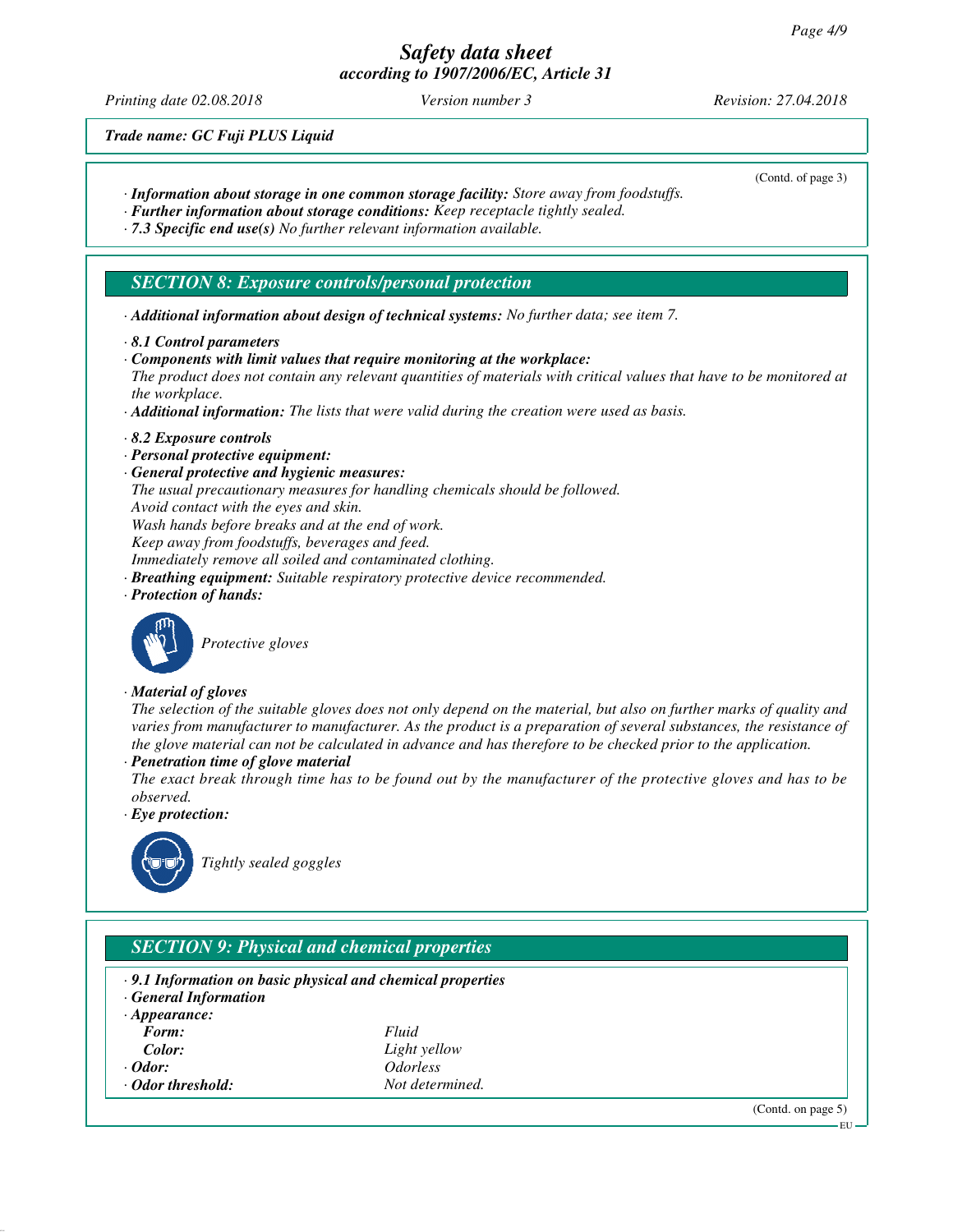*Printing date 02.08.2018 Version number 3 Revision: 27.04.2018*

*Trade name: GC Fuji PLUS Liquid*

|                                                            | (Contd. of page 4)                            |  |
|------------------------------------------------------------|-----------------------------------------------|--|
| $\cdot$ pH-value at 20 °C:                                 | 1.9                                           |  |
| $\cdot$ Change in condition                                |                                               |  |
| <b>Melting point/Melting range:</b>                        | Undetermined.                                 |  |
| <b>Boiling point/Boiling range:</b>                        | Undetermined.                                 |  |
| · Flash point:                                             | Not applicable.                               |  |
| · Flammability (solid, gaseous):                           | Not applicable.                               |  |
| · Ignition temperature:                                    | Undetermined.                                 |  |
| · Decomposition temperature:                               | Not determined.                               |  |
| · Auto igniting:                                           | Product is not selfigniting.                  |  |
| · Danger of explosion:                                     | Product does not present an explosion hazard. |  |
| $\cdot$ Explosion limits:                                  |                                               |  |
| Lower:                                                     | Not determined.                               |  |
| <b>Upper:</b>                                              | Not determined.                               |  |
| · Vapor pressure:                                          | Not determined.                               |  |
| $\cdot$ Density:                                           | Not determined.                               |  |
| $\cdot$ Relative density                                   | Not determined.                               |  |
| · Vapor density                                            | Not determined.                               |  |
| $\cdot$ Evaporation rate                                   | Not determined.                               |  |
| · Solubility in / Miscibility with                         |                                               |  |
| Water:                                                     | Insoluble.                                    |  |
| · Partition coefficient (n-octanol/water): Not determined. |                                               |  |
| · Viscosity:                                               |                                               |  |
| Dynamic:                                                   | Not determined.                               |  |
| Kinematic:                                                 | Not determined.                               |  |
| · Solvent content:                                         |                                               |  |
| Organic solvents:                                          | $0.0\%$                                       |  |
| Water:                                                     | 25.0%                                         |  |
| $VOC$ (EC)                                                 | 0.0 g/l                                       |  |
| .9.2 Other information                                     | No further relevant information available.    |  |

# *SECTION 10: Stability and reactivity*

*· 10.1 Reactivity No further relevant information available.*

*· 10.2 Chemical stability*

*· Thermal decomposition / conditions to be avoided: No decomposition if used according to specifications.*

- *· 10.3 Possibility of hazardous reactions No dangerous reactions known.*
- *· 10.4 Conditions to avoid No further relevant information available.*
- *· 10.5 Incompatible materials: No further relevant information available.*

*· 10.6 Hazardous decomposition products: No dangerous decomposition products known.*

(Contd. on page 6)

EU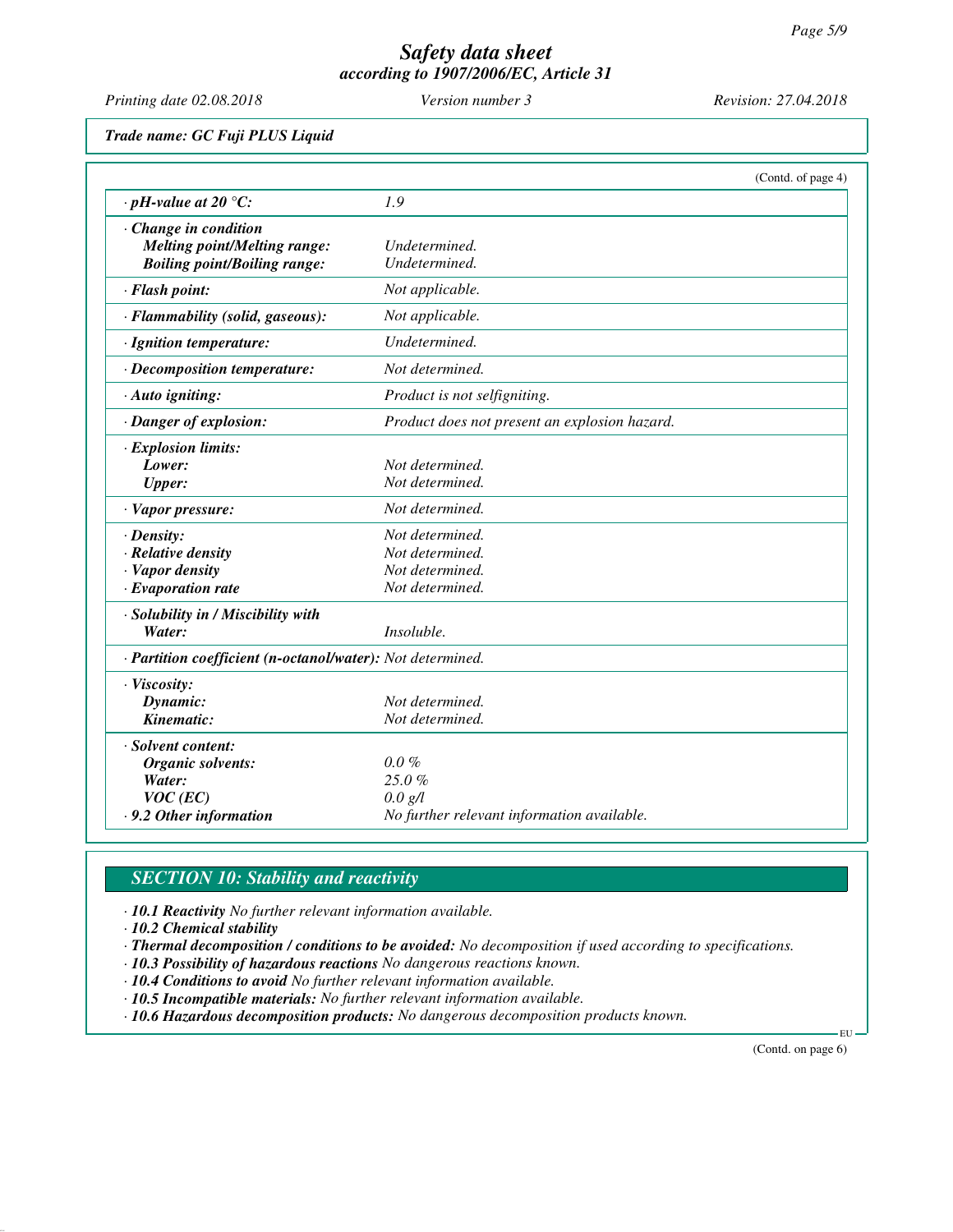*Printing date 02.08.2018 Version number 3 Revision: 27.04.2018*

*Trade name: GC Fuji PLUS Liquid*

(Contd. of page 5)

#### *SECTION 11: Toxicological information*

#### *· 11.1 Information on toxicological effects*

*· Acute toxicity: Based on available data, the classification criteria are not met.*

#### *· LD/LC50 values that are relevant for classification:*

### *72869-86-4 Urethane Dimethacrylate (UDMA)*

*Oral LD50 > 5000 mg/kg (rat female) (OECD 401)*

*· Primary irritant effect:*

#### *· on the skin:*

- *Causes severe skin burns and eye damage.*
- *· on the eye:*

*Causes serious eye damage.*

- *· Sensitization:*
- *May cause an allergic skin reaction.*
- *· Additional toxicological information:*

#### *· OSHA-Ca (Occupational Safety & Health Administration)*

*None of the ingredients is listed.*

- *· Repeated dose toxicity No further relevant information available.*
- *· CMR effects (carcinogenity, mutagenicity and toxicity for reproduction)*
- *No further relevant information available.*
- *· Germ cell mutagenicity Based on available data, the classification criteria are not met.*
- *· Carcinogenicity Based on available data, the classification criteria are not met.*
- *· Reproductive toxicity Based on available data, the classification criteria are not met.*
- *· STOT-single exposure Based on available data, the classification criteria are not met.*
- *· STOT-repeated exposure Based on available data, the classification criteria are not met.*
- *· Aspiration hazard Based on available data, the classification criteria are not met.*

## *SECTION 12: Ecological information*

#### *· 12.1 Toxicity*

*· Aquatic toxicity:*

#### *72869-86-4 Urethane Dimethacrylate (UDMA)*

*EC50/48h (static) > 1.2 mg/l (daphnia magna) (OECD 202)*

- *· 12.2 Persistence and degradability No further relevant information available.*
- *· 12.3 Bioaccumulative potential No further relevant information available.*
- *· 12.4 Mobility in soil No further relevant information available.*
- *· Additional ecological information:*

*· General notes:*

*Must not reach bodies of water or drainage ditch undiluted or unneutralized.*

*Rinse off of bigger amounts into drains or the aquatic environment may lead to decreased pH-values. A low pHvalue harms aquatic organisms. In the dilution of the use-level the pH-value is considerably increased, so that after the use of the product the aqueous waste, emptied into drains, is only low water-dangerous.*

*Water hazard class 1 (Self-assessment): slightly hazardous for water*

*Do not allow undiluted product or large quantities of it to reach ground water, water course or sewage system.*

### *· 12.5 Results of PBT and vPvB assessment*

*· PBT: Not applicable.*

*· vPvB: Not applicable.*

(Contd. on page 7)

EU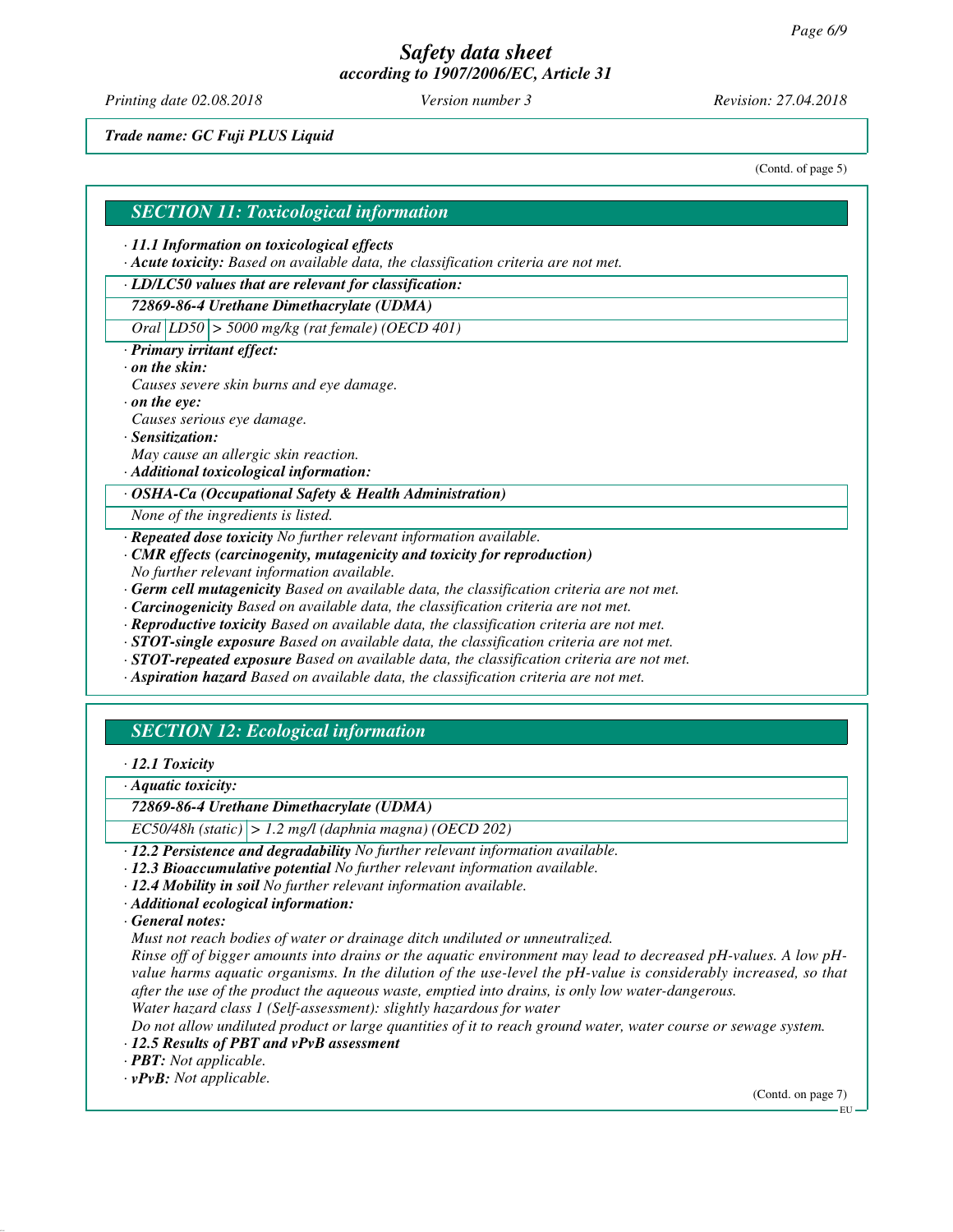*Printing date 02.08.2018 Version number 3 Revision: 27.04.2018*

(Contd. of page 6)

*Trade name: GC Fuji PLUS Liquid*

*· 12.6 Other adverse effects No further relevant information available.*

# *SECTION 13: Disposal considerations*

#### *· 13.1 Waste treatment methods*

*· Recommendation:*

*Must not be disposed of together with household garbage. Do not allow product to reach sewage system.*

*· European waste catalogue*

|  | 18 00 00   WASTES FROM HUMAN OR ANIMAL HEALTH CARE AND/OR RELATED RESEARCH (except         |
|--|--------------------------------------------------------------------------------------------|
|  | kitchen and restaurant wastes not arising from immediate health care)                      |
|  | 18 01 00   wastes from natal care, diagnosis, treatment or prevention of disease in humans |
|  | 18 01 06 $*$ chemicals consisting of or containing hazardous substances                    |

*· Uncleaned packagings:*

*· Recommendation: Disposal must be made according to official regulations.*

| <b>SECTION 14: Transport information</b>                                                                      |                                                                                                                                  |  |
|---------------------------------------------------------------------------------------------------------------|----------------------------------------------------------------------------------------------------------------------------------|--|
| $\cdot$ 14.1 UN-Number<br>· ADR, IMDG, IATA                                                                   | <b>UN3265</b>                                                                                                                    |  |
| $\cdot$ 14.2 UN proper shipping name<br>$\cdot$ DOT                                                           | Corrosive liquid, acidic, organic, n.o.s. (Polyacrylic acid,<br>Tartaric acid)                                                   |  |
| $\cdot$ <i>ADR</i><br>$\cdot$ IMDG, IATA                                                                      | 3265 CORROSIVE LIQUID, ACIDIC, ORGANIC, N.O.S.<br>(Polyacrylic acid, Tartaric acid)<br>CORROSIVE LIQUID, ACIDIC, ORGANIC, N.O.S. |  |
| $\cdot$ 14.3 Transport hazard class(es)                                                                       | (Polyacrylic acid, Tartaric acid)                                                                                                |  |
| $\cdot$ ADR<br>$\cdot Class$<br>· Label                                                                       | 8 (C3) Corrosive substances<br>8                                                                                                 |  |
| $\cdot$ IMDG, IATA<br>$\cdot$ Class<br>· Label                                                                | 8 Corrosive substances<br>8                                                                                                      |  |
| · 14.4 Packing group<br>· ADR, IMDG, IATA                                                                     | II                                                                                                                               |  |
| $\cdot$ 14.5 Environmental hazards:<br>$\cdot$ Marine pollutant:                                              | No                                                                                                                               |  |
| $\cdot$ 14.6 Special precautions for user<br>· Danger code (Kemler):<br>· EMS Number:<br>· Segregation groups | Warning: Corrosive substances<br>80<br>$F-A, S-B$<br>Acids                                                                       |  |
| $\cdot$ 14.7 Transport in bulk according to Annex II of<br><b>MARPOL73/78 and the IBC Code</b>                | Not applicable.                                                                                                                  |  |
|                                                                                                               | (Contd. on page 8)                                                                                                               |  |

EU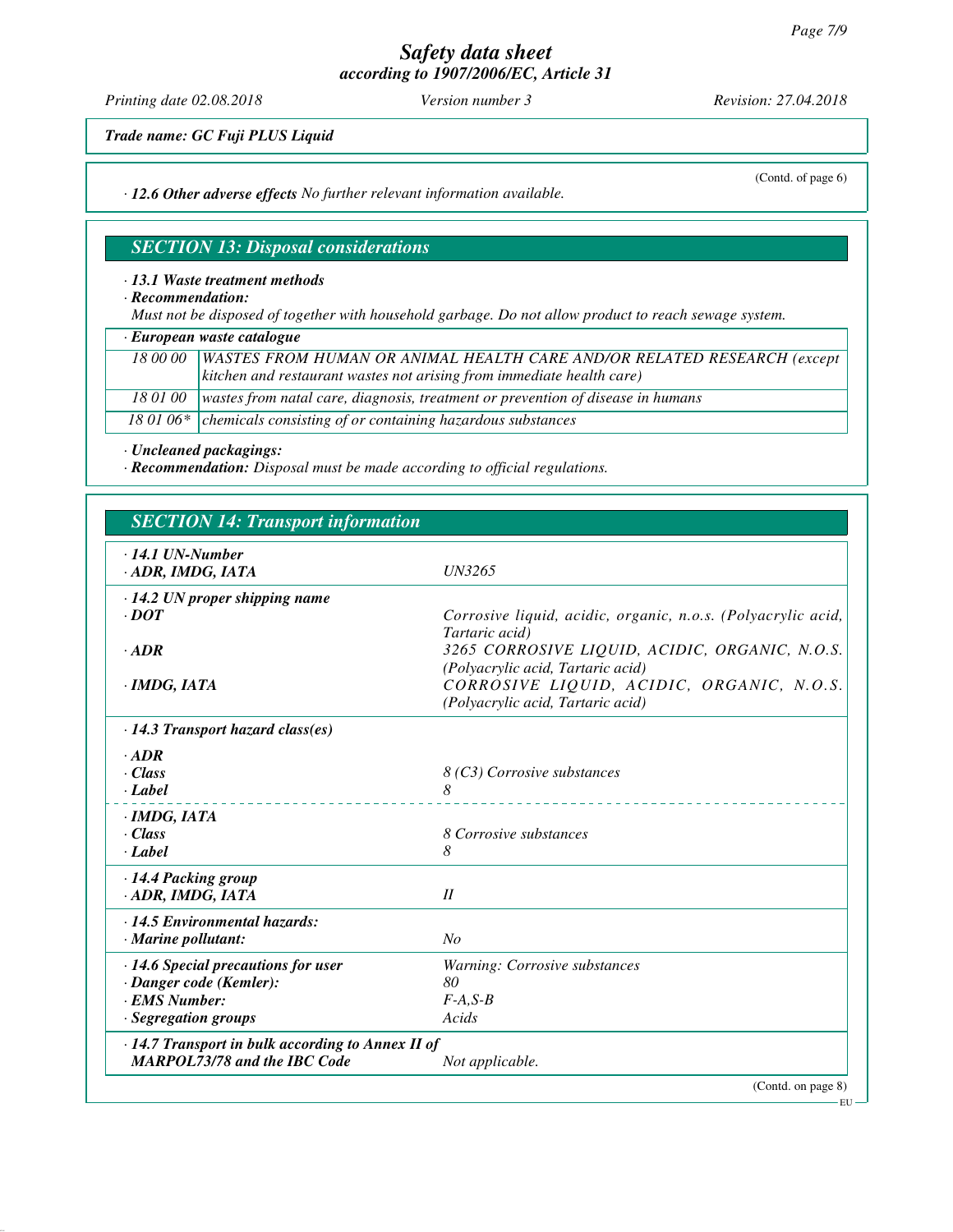*Printing date 02.08.2018 Version number 3 Revision: 27.04.2018*

*Trade name: GC Fuji PLUS Liquid*

|                                     | (Contd. of page 7)                                                                            |
|-------------------------------------|-----------------------------------------------------------------------------------------------|
| · Transport/Additional information: |                                                                                               |
| $\cdot$ ADR                         |                                                                                               |
| $\cdot$ Limited quantities (LQ)     | IL                                                                                            |
| $\cdot$ Excepted quantities (EQ)    | Code: E2                                                                                      |
|                                     | Maximum net quantity per inner packaging: 30 ml                                               |
|                                     | Maximum net quantity per outer packaging: 500 ml                                              |
| $\cdot$ Transport category          |                                                                                               |
| · Tunnel restriction code           | E                                                                                             |
| $\cdot$ IMDG                        |                                                                                               |
| $\cdot$ Limited quantities (LQ)     | II.                                                                                           |
| $\cdot$ Excepted quantities (EQ)    | Code: E2                                                                                      |
|                                     | Maximum net quantity per inner packaging: 30 ml                                               |
|                                     | Maximum net quantity per outer packaging: 500 ml                                              |
| · UN "Model Regulation":            | UN 3265 CORROSIVE LIQUID, ACIDIC, ORGANIC, N.O.S.<br>(POLYACRYLIC ACID, TARTARIC ACID), 8, II |

# *SECTION 15: Regulatory information*

*· 15.1 Safety, health and environmental regulations/legislation specific for the substance or mixture · Sara*

*· Section 355 (extremely hazardous substances):*

*None of the ingredient is listed.*

*· Section 313 (Specific toxic chemical listings):*

*None of the ingredients is listed.*

### *· Proposition 65*

*· Chemicals known to cause cancer:*

*None of the ingredients is listed.*

*· Chemicals known to cause reproductive toxicity for females:*

*None of the ingredients is listed.*

*· Chemicals known to cause reproductive toxicity for males:*

*None of the ingredients is listed.*

*· Chemicals known to cause developmental toxicity:*

*None of the ingredients is listed.*

### *· Carcinogenic categories*

*· EPA (Environmental Protection Agency)*

*None of the ingredients is listed.*

*· TLV (Threshold Limit Value established by ACGIH)*

*None of the ingredients is listed.*

*· MAK (German Maximum Workplace Concentration)*

*None of the ingredients is listed.*

*· NIOSH-Ca (National Institute for Occupational Safety and Health)*

*None of the ingredients is listed.*

(Contd. on page 9)

EU